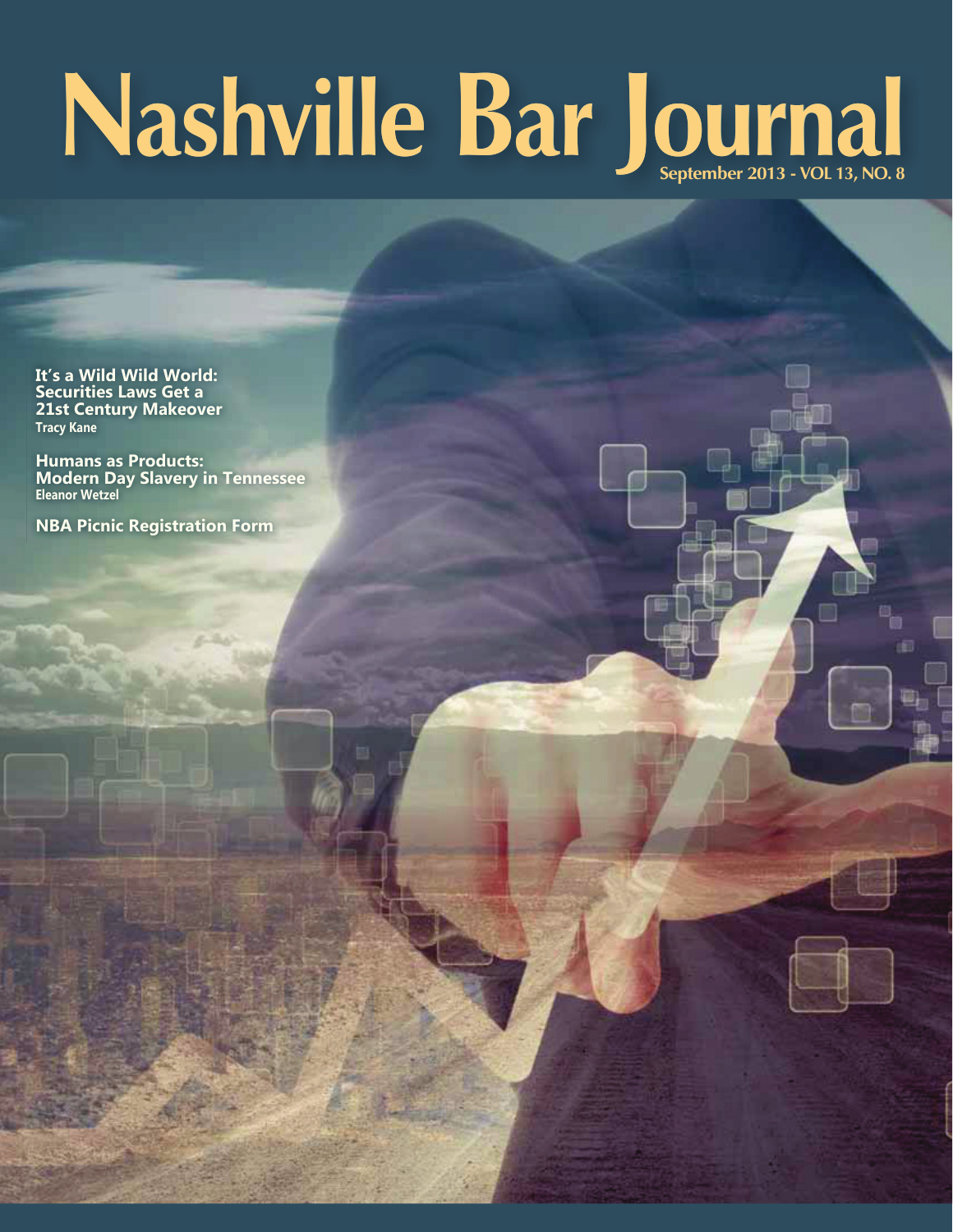

### **It's a Wild Wild World: Securities Laws Get a 21st Century Makeover**

by: Tracy Kane

The financial crisis that struck in 2008, and the Great Recession that followed created an economic and political environment that spurred congressional action that, on the one hand, attempted to impose new regulations to rein in certain opaque and largely unregulated areas of capital markets (Frank-Dodd), and, on the other, hand relax regulations to make it easier for smaller and emerging companies to access capital markets (the JOBS Act).

Layered around these "events" was the accelerating pace of technological innovation that has been changing everything from the way people and businesses communicate with each other to the way businesses start-up and operate. New industries that didn't exist a decade ago are disrupting established industries and forcing these established industries to either adapt or become extinct. And just as in the time of Gutenberg Press, advances in the methods and speed with which people are able to communicate with each other today is changing the landscape, socially, politically and economically.

With the backdrop of a changing and disruptive economic environment, the financial crisis and Great Recession created the right set of circumstances for legislative and regulatory change for businesses and the capital markets. The word "crisis" in Chinese is the combination of two characters, 危 (wēi), meaning danger, and机 (jī), meaning opportunity, conveying the meaning that in a crisis you cannot continue the status quo; you must act and, in so doing, something will change. The choice is yours, however, to seize the opportunity to make change for the better.

We certainly have change upon us in the area of securities laws and regulations, but it is yet to be determined whether the changes will be for the better for issuers and/or investors, not to mention all the other players in U.S. capital markets. The various statutory and rule changes are too vast to cover in this article, so I will focus principally on the changes with respect to private offerings, which represent

the greatest number of securities transactions each year and within that, principally the changes under the JOBS Act eliminating the prohibition on the general solicitation and general advertising in "private" offerings<sup>1</sup> and establishing a framework for allowing un-accredited investors in large numbers to invest in privately offered securities through web-based crowdfunding platforms.

This article focuses mainly on the new rules and guidance related to early-stage private offerings, which, of course, with the elimination of the prohibition on general solicitation and general advertising for "private" offerings are really not so private anymore.

#### **I. JOBS Act Background**

The Jumpstart Our Business Startups (JOBS) Act, enacted in April 2012, was a bipartisan effort promoted by both Congress and the White House as a way for small and high-growth businesses to raise capital more efficiently and, as a consequence, create more jobs. The sentiment behind the Act was to reduce the regulatory burdens imposed by existing securities laws on relatively small companies so that they can raise capital less expensively and from more sources.

The key components of the JOBS Act are: (1) creation of a new category of company, "emerging growth companies" (EGCs) and providing them with certain accommodations in the initial public offering (IPO) process and subsequent reporting obligations (*Title I*); (2) relaxation of communication restrictions in private offerings (*Title II*); (3) creation of a new exemption allowing companies to utilize crowdfunding platforms to raise capital (*Title III*); (4) expanding the scope of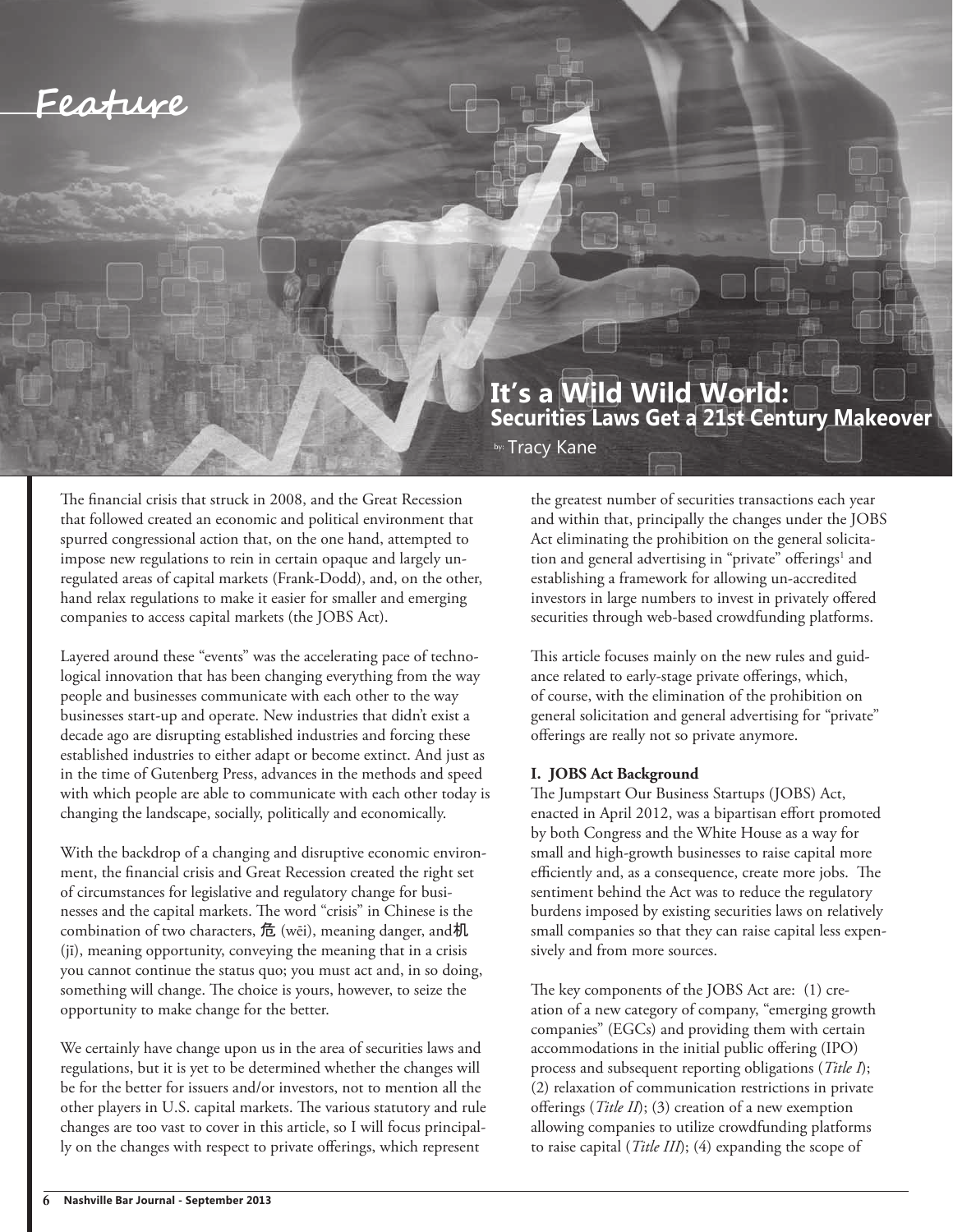the exemptions from registration under Section 3(b) of the Securities Act (*Title IV*); and (5) raising the trigger for when a company becomes subject to registration and reporting requirements under Section 12(g) of the Exchange Act (*Title V and VI*).

Under the JOBS Act, the Commission was directed to adopt rules, on a rather aggressive timeline, implementing these various provisions. While none of the rulemaking timelines were met timely, the Commission has finally released several proposed rules and at least one final rule, along with issuing other relevant guidance within the last year.

#### **II. Status of Commission Rulemaking**

#### **A. General Solicitation and Advertising in private placements**

Section 201(a)(1) of the JOBS Act directs the Commission to remove the prohibition on general solicitation or general advertising for securities offerings relying on Rule 506 of Regulation D (i.e., offerings of an unlimited amount solely to accredited investors, or not more than 35 unaccredited investors), provided that sales are limited to accredited investors and an issuer takes reasonable steps to verify that all purchasers of the securities are accredited investors.<sup>2</sup>

The new rule, a new Rule 506(c) of Regulation D, released on July 10, 2013 and not effective until 60-days after release, permits issuers relying on Rule 506 to use general solicitation and advertising to offer their securities if the issuer takes "reasonable steps" to verify that the investors are accredited investors and that all purchasers are "accredited investors" or the issuer reasonably believes that the investors are accredited investors at the time of the sale of the securities. Under the final rule, the determination of the reasonableness of the steps taken to verify an accredited investor is an objective assessment by an issuer based on the facts and circumstances of

each purchaser, however, the final rule also provides a non-exclusive list of methods, essentially a safe harbor provision, issuers may use to satisfy the verification requirement. The methods include reviewing copies of any IRS form that reports the income of the purchaser and obtaining a written representation that the purchaser will likely continue to earn the necessary income in the current year and receiving a written confirmation from a registered broker-dealer, SEC-registered investment adviser, licensed attorney, or certified public accountant that the issuer has taken reasonable steps to verify the purchaser's accredited status.

For issuers wishing to use general solicitation and advertising to offer their securities, the issuer must file a Form D, the notice that issuers must file with the Commission when they sell securities under Regulation D, but the issuer will now check a new box that has been added to Form D for issuers claiming the new Rule 506 exemption permitting general solicitation and advertising.

Also under the final rule, securities sold pursuant to Rule 144A can be offered to persons other than QIBs ("Qualified Institutional Buyers", which is defined by Rule  $144A(a)(1),$ <sup>3</sup> including by means of general solicitation, provided that the securities are sold only to persons whom the seller and any person acting on behalf of the seller reasonably believe to be QIBs.

At the time the Commission issued the new final rules implementing the new JOBS Act exemption, the Commission also proposed new amendments to current private offering rules, including changes to filing deadlines, disqualifying issuers who fail to file Form D, requiring issuers to provide additional information about the issuer and the offering, and disclosure requirements for written general solicitation materials among others. These proposals are subject to a 60-day public comment period, so stay tuned!

#### **B. Crowdfunding**

The JOBS Act sought to introduce a way to harness the enthusiasm surrounding crowdfunding platforms, like kickstarter. com or IndiGoGo.com, which currently exist in the non-securities context. The goal was to allow private companies to get investment from "non-wealthy" individuals in a relatively low-risk manner.

Crowdfunding has its roots in sites like Kickstarter (www.kickstarter.com), a social networking site that helped artists, musicians, filmmakers and other creative people to finance their projects The original founders of these sites saw the power of social media to source the crowd, whether that be knowledge on Wikipedia or real-time information on Twitter, and developed a way for creative types to source the crowd for money to get their projects off the ground. These platforms allow numerous, small investors to donate to projects they find through the site. Before the JOBS Act, crowdfunding for business ventures was limited, as the sale of securities triggered prohibitively expensive registration requirements and operators of crowdfunding sites might have been subject to regulation as brokers. To avoid the characterization as sales of securities, companies like Kickstarter facilitate rewards or the pre-purchase of products in exchange for funding of projects.

The popularity of these sites has proliferated with the number of projects, increasing from 1,454 in 2009 to over 28,000 in 2012, although only about 44% of the projects launched in 2012 met or exceeded their funding goal (note that projects that receive pledges, but that do not meet the funding goal do not get funded and the pledges are never consummated).<sup>4</sup> The average contribution to a project on Kickstarter.com, for example, is \$25.<sup>5</sup> These dollars, however, add up to significant capital flowing into creative endeav-

Continued on Page 14  $\bullet$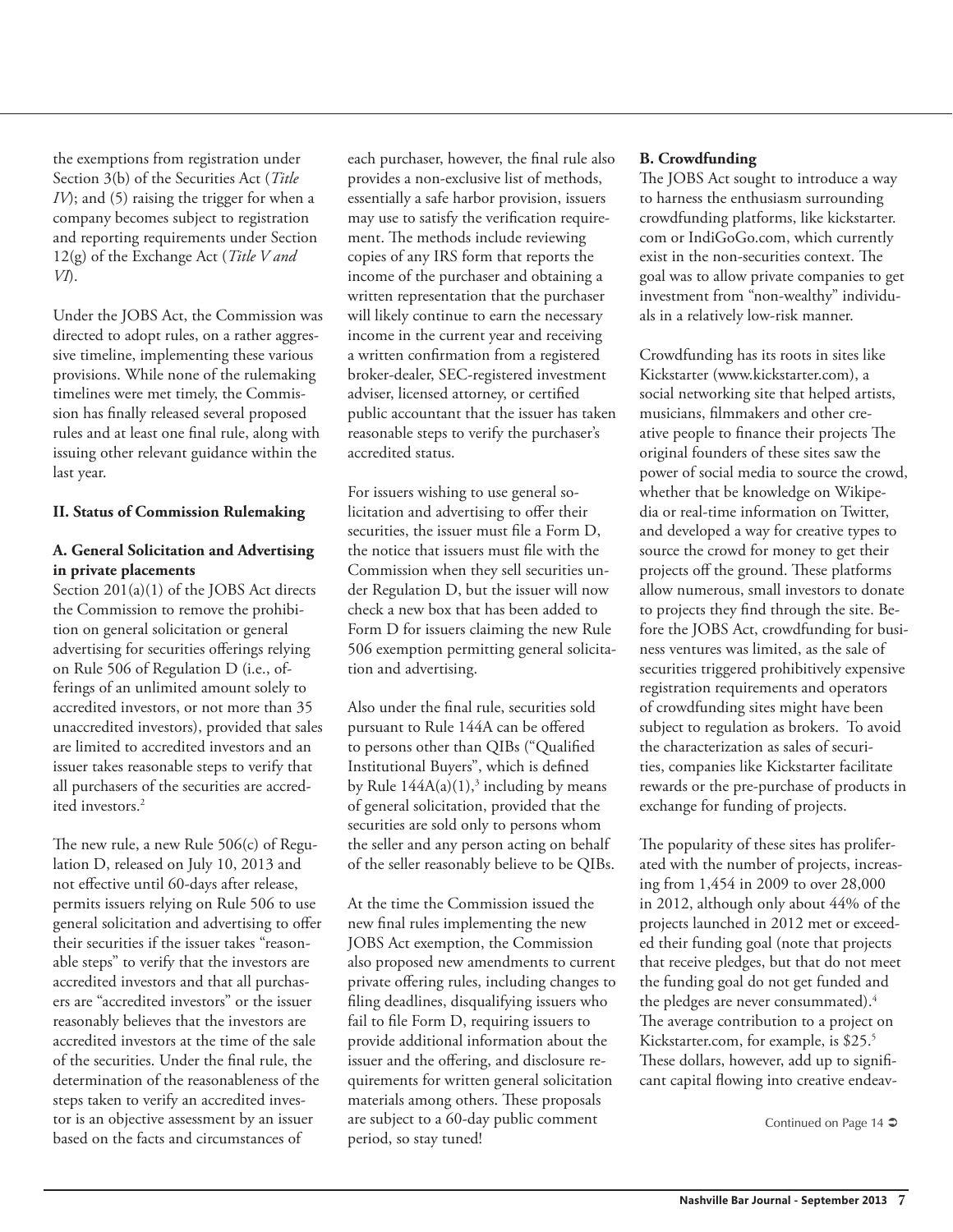Continued from page 7

ors. In 2012 alone, over \$200 million was pledged to crowdfunded projects.<sup>6</sup> Today, there are crowdfunding sites for just about anything and everything, from music and film/video projects, manufacturing projects, pet/animal initiatives, artisan craft projects, cheese-making, art projects, and tech start-ups among others.

The JOBS Act officially amended Section 4 of the Securities Act by adding a new Section 4(6) and created a new Section 4A to the Securities Act. The new Section  $4(6)$  will allow most<sup>7</sup> private companies in the U.S. to raise up to \$1 million over a 12-month period in small amounts to a large number of investors that are not accredited<sup>8</sup> through crowdfunding platforms, referred to as "funding portals,"<sup>9</sup> that are exempt from broker-dealer registration, but subject to the authority of the Commission and the funding portal must be a member of a national securities association.<sup>10</sup> The  $$1$  million limitation applies to the aggregate amount of all securities sold by the issuer, whether of the same class or a different class (and possibly any restricted stock sold to employees), over the preceding 12 months.

The amount sold to an individual investor is limited based on the investor's annual income and net worth. For an investor with an annual income or net worth of less than \$100,000, the investor's maximum aggregate annual investment in securities issued under the crowdfunding exemption of the JOBS Act over a 12-month period is capped at the greater of \$2,000 or 5% of such investor's annual income or net worth. For investors with an annual income or net worth of greater than \$100,000, such investments are capped at the lesser of \$100,000 or 10% of such investors' annual income or net worth.<sup>11</sup> Securities sold under this crowdfunding exemption will be subject to a one-year transfer restriction, except in limited circumstances such as transferring the securities back to the issuer or to an accredited investor.

Securities acquired pursuant to the crowdfunding provisions will also be exempt from qualification under state blue sky laws. However, the provisions preserve state enforcement authority over unlawful conduct by issuers and intermediaries (funding portals) and with respect to fraud or deceit. Despite this, the North American Securities Administrators Association and its member states continue to be concerned about investor protection under the JOBS Act and the new rulemaking taking place to implement the Act.

Other limitations on the use of crowdfunding will apply, as to be determined by the Commission. The Commission has not yet issued proposed rules and has reminded issuers in a Notice that the JOBS Act requires the Commission to adopt rules to implement the new crowdfunding exemption and until then, any offers or sales of securities purporting to rely on the crowdfunding exemption would be unlawful under the federal securities laws. The Commission has been meeting with industry groups, like CFIRA (Crowdfund Intermediary Regulatory Association),<sup>12</sup> and other interested parties as part of its information gathering process in preparation for issuing proposed, and ultimately, final rules. Until the Commission issues final rules, however, issuers may not rely on this new exemption.

Depending on the platform(s) utilized, the crowdfunding provisions of the JOBS Act may or may not be helpful to start-up entrepreneurs. For companies looking to raise less than \$500,000, crowdfunding will likely be a useful option. However, a company saddled with a plethora of small, inexperienced investors may find it difficult to attract the next round of investors later.

#### **III. A Few Other Developments … Commission Guidance Related to New Industry Practices**

With the current unavailability of the new crowdfunding exemption, many issuers

have started to rely on another provision of the JOBS Act that previously received little attention — Title II (Section 4(b)) of the JOBS Act, which created a new exemption for broker-dealers operating on web-based platforms that provide certain services in the context of Rule 506 Reg D offerings

These new platforms are essentially online matchmakers connecting issuers of offerings pursuant to Rule 506 to accredited investors. These sites got a boost and regulatory legitimacy in March of this year when the Commission released two No Action letters confirming that a company registered as an investment advisor operating an internet-based platform exclusively available to accredited investors may offer and sell securities sold in compliance with Rule 506 without registering as a brokerdealer so long as the company does not receive transaction-based compensation, e.g., 5% of total value of securities sold, instead the company would receive compensation equal to a portion of the increase in value of the investment calculated at the termination of the investment, also known as "carried interest."<sup>13</sup>



*Tracy Kane is an attorney with* Dodson, Parker, Behm & Capparella, PC, specializing in estate planning *and business law.* She is a graduate of *Vanderbilt University Law School and* 

*former law clerk to the Honorable Richard Dinkins* on the Tennessee Court of Appeals.

#### (Endnotes)

 $\frac{1}{2}$  For a more in depth discussion of the history and background of private offerings and the policy impact of the elimination of the prohibition on general solicitation and general advertising, I might be so bold as to recommend reading my previous article "Securities for Sale! Read All About it! The Private World of Private Offerings May Not Be So Private" that was published in the November issue of the Nashville Bar  $I$ ournal.

 $2$  17 CFR Parts 230, 239 & 242, Commission Release No. 33-9415 and No. 34-69959, No. IA-3624, July 10, 2013.

 $3$  17 CFR 230.144(a)(1).

<sup>4</sup> See Kickstarter.com, *Kickstarter Stats (*Aug. 2013),<br>http://www.kickstarter.com/help/stats?ref=footer.